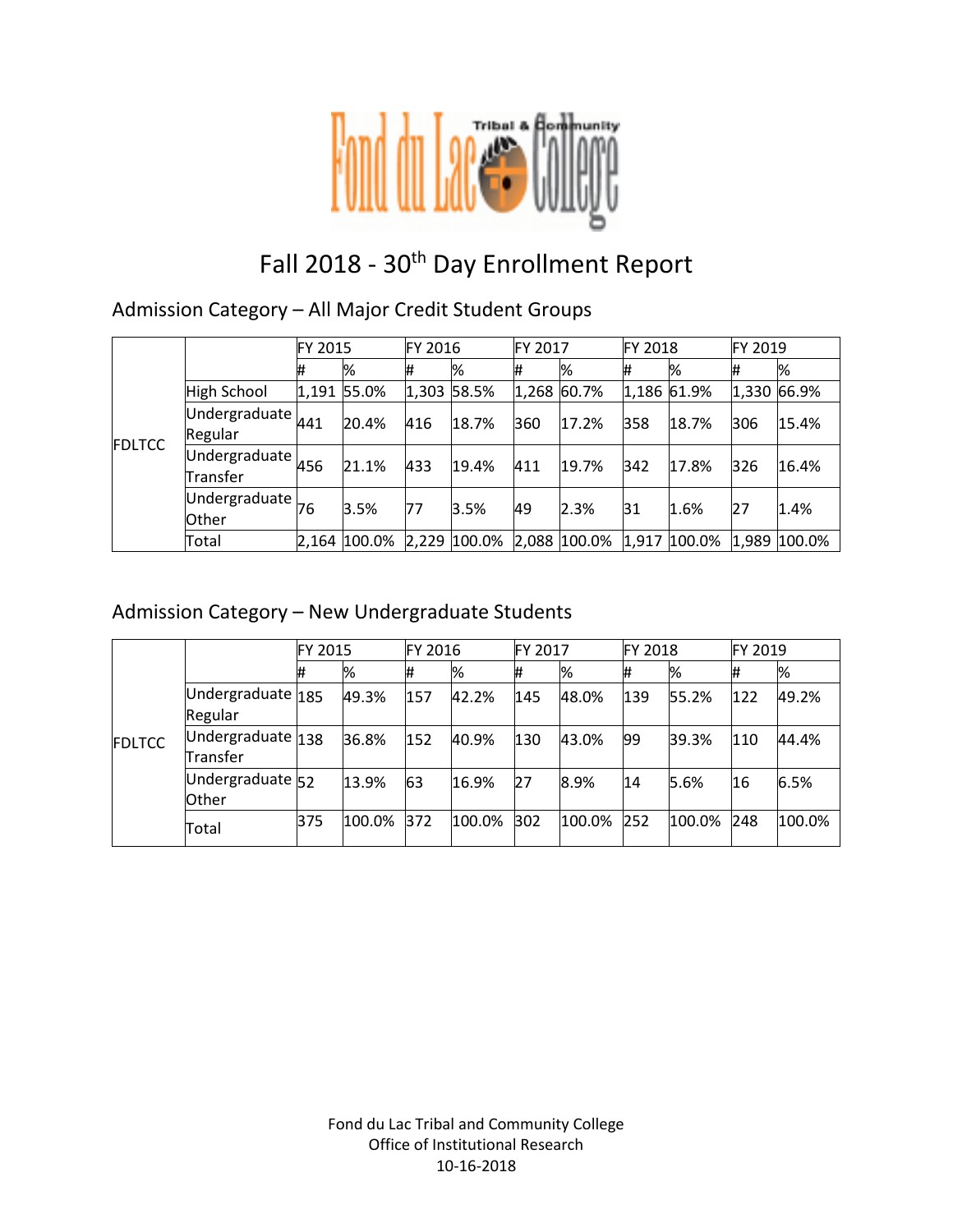|               |                                 | <b>FY 2015</b> |        | <b>FY 2016</b> |        | FY 2017 |        | <b>FY 2018</b> |        | FY 2019 |        |
|---------------|---------------------------------|----------------|--------|----------------|--------|---------|--------|----------------|--------|---------|--------|
| <b>FDLTCC</b> |                                 | 1#             | %      |                | %      | #       | %      | #              | %      |         | %      |
|               | Undergraduate 256<br>Regular    |                | 43.2%  | 259            | 46.8%  | 215     | 41.5%  | 219            | 45.7%  | 184     | 44.8%  |
|               | Undergraduate $318$<br>Transfer |                | 53.7%  | 281            | 50.8%  | 281     | 54.2%  | 243            | 50.7%  | 216     | 52.6%  |
|               | Undergraduate 18<br>Other       |                | 3.0%   | 13             | 2.4%   | 22      | 4.2%   | 17             | 3.5%   | 11      | 2.7%   |
|               | Total                           | 592            | 100.0% | 553            | 100.0% | 518     | 100.0% | 479            | 100.0% | 411     | 100.0% |

## Admission Category – Returning Undergraduate Students

## Race and Ethnicity – Undergraduate Students

|               |                                              | FY 2015 |        | FY 2016                  |                | FY 2017 |                          | FY 2018 |        | FY 2019                  |        |
|---------------|----------------------------------------------|---------|--------|--------------------------|----------------|---------|--------------------------|---------|--------|--------------------------|--------|
|               |                                              | #       | %      | #                        | %              | #       | %                        | #       | %      | #                        | %      |
| <b>FDLTCC</b> | American<br>Indian or<br>Alaskan Native      | 161     | 16.5%  | 165                      | 17.8%          | 132     | 16.1%                    | 139     | 19.0%  | 103                      | 15.6%  |
|               | Nonresident<br>Alien                         | l3      | 0.3%   | 2                        | 0.2%           |         | $\overline{\phantom{0}}$ |         |        | $\overline{\phantom{a}}$ |        |
|               | Asian                                        | 5       | 0.5%   | 4                        | 0.4%           | 7       | 0.9%                     | 17      | 1.0%   | 7                        | 1.1%   |
|               | <b>Native</b><br>Hawaiian or<br>Other People |         | 0.1%   | $\overline{\phantom{a}}$ | $\overline{a}$ |         | $\overline{\phantom{a}}$ | 2       | 0.3%   | 2                        | 0.3%   |
|               | Black or African <sub>81</sub><br>American   |         | 8.3%   | 64                       | 6.9%           | 69      | 8.4%                     | 52      | 7.1%   | 65                       | 9.9%   |
|               | Hispanic of<br>Any Race                      | 27      | 2.8%   | 29                       | 3.1%           | 24      | 2.9%                     | 24      | 3.3%   | 32                       | 4.9%   |
|               | White                                        | 613     | 63.0%  | 578                      | 62.4%          | 498     | 60.7%                    | 426     | 58.3%  | 377                      | 57.2%  |
|               | Two or More<br>Races                         | 72      | 7.4%   | 76                       | 8.2%           | 84      | 10.2%                    | 79      | 10.8%  | 72                       | 10.9%  |
|               | Unknown Race 10<br>and Ethnicity             |         | 1.0%   | 8                        | 0.9%           | 6       | 0.7%                     | 2       | 0.3%   | $\overline{1}$           | 0.2%   |
|               | Total                                        | 973     | 100.0% | 926                      | 100.0%         | 820     | 100.0%                   | 731     | 100.0% | 659                      | 100.0% |